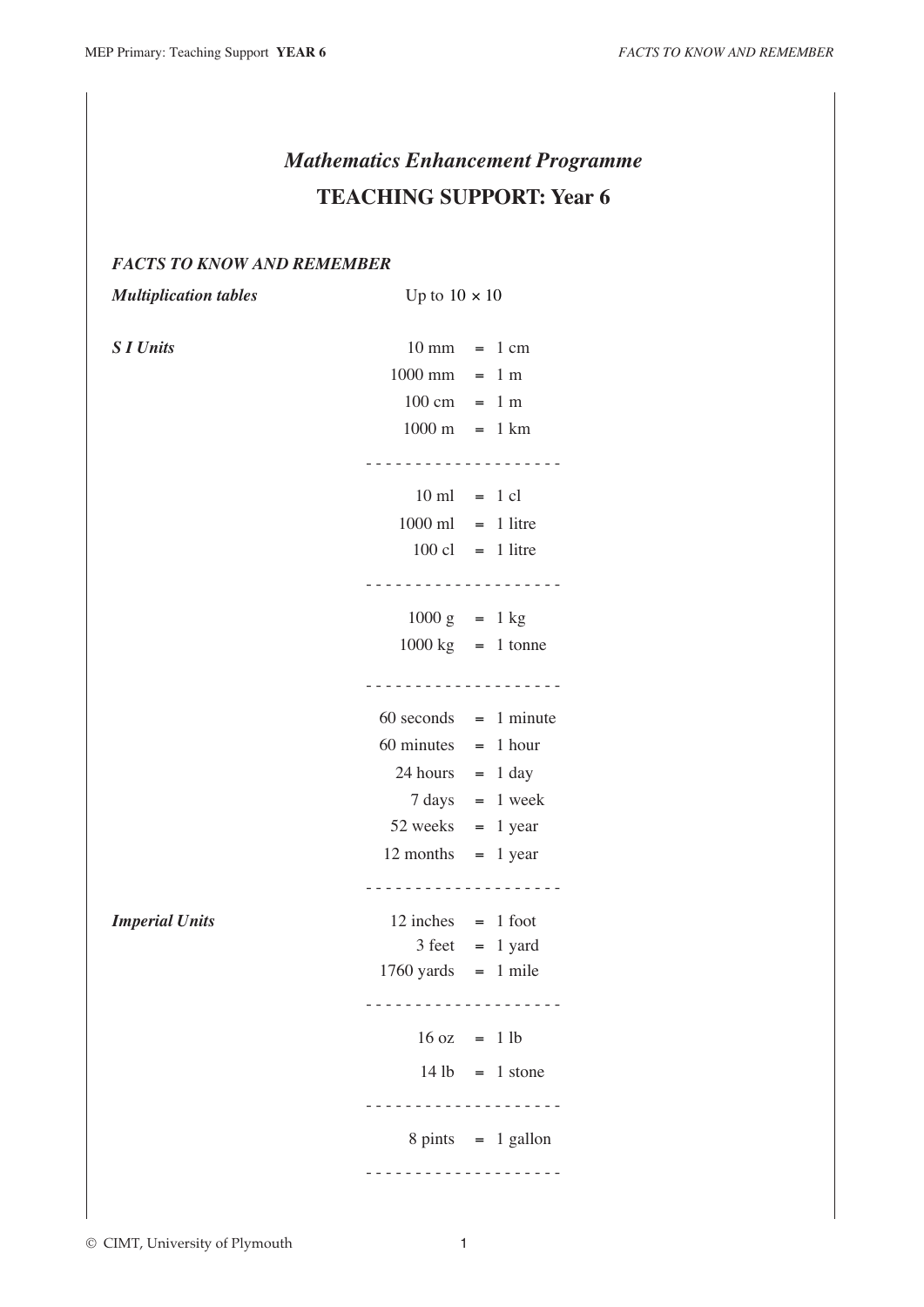*Conversion between units Length* 1 inch  $\approx 25.4 \text{ mm} = 2.54 \text{ cm}$  1 cm  $\approx 0.3937 \text{ inch}$  $1 \text{ foot} \approx 0.3048 \text{ m}$  1 m  $\approx 3.281 \text{ feet}$  $1 \text{ mile} = 1.609 \text{ km}$   $1 \text{ km} \approx 0.6214 \text{ mile}$ (so 1 km  $\approx \frac{5}{9}$ 8 mile and 1 mile  $\approx \frac{8}{5}$ 5 km) *Mass* 1 oz  $\approx$  28.35 g 1 g  $\approx$  0.0353 oz  $1 \text{ kg} \approx 2.205 \text{ lb}$  1 lb  $\approx 0.4536 \text{ kg}$ *Capacity* 1 litre  $\approx$  1.76 pints 1 pint  $\approx$  0.568 litres 1 litre  $\approx 0.22$  gallons 1 gallon  $\approx 4.545$  litres *Temperature*  $x^{\circ}C = \begin{pmatrix} 9 \\ -1 \end{pmatrix}$ 5  $\left(\frac{9x}{5} + 32\right)$ ¥  $\big)^{\circ}$ F  $y^{\circ}F = (y - 32) \times \frac{5}{9}$ 9  $\mathcal{C}$  $({}^{\circ}C =$  degrees Celsius,  ${}^{\circ}F =$  degrees Fahrenheit) - - - - - - - - - - - - - - - - - - - - - - - - - - - - - - - - - - - - - - - - *Numbers* 1 th =  $\frac{1}{100}$ 1000 1 h =  $\frac{1}{10}$ 100 1 t =  $\frac{1}{16}$ 10  $1 T = 10$  $1 H = 10 T = 100$  $1 \text{ Th} = 10 \text{ H} = 100 \text{ T} = 1000$ *Negative Numbers*  $-5$   $-4$   $-3$   $-2$   $-1$  0 1 2 3 4 5 *positive numbers negative numbers zero*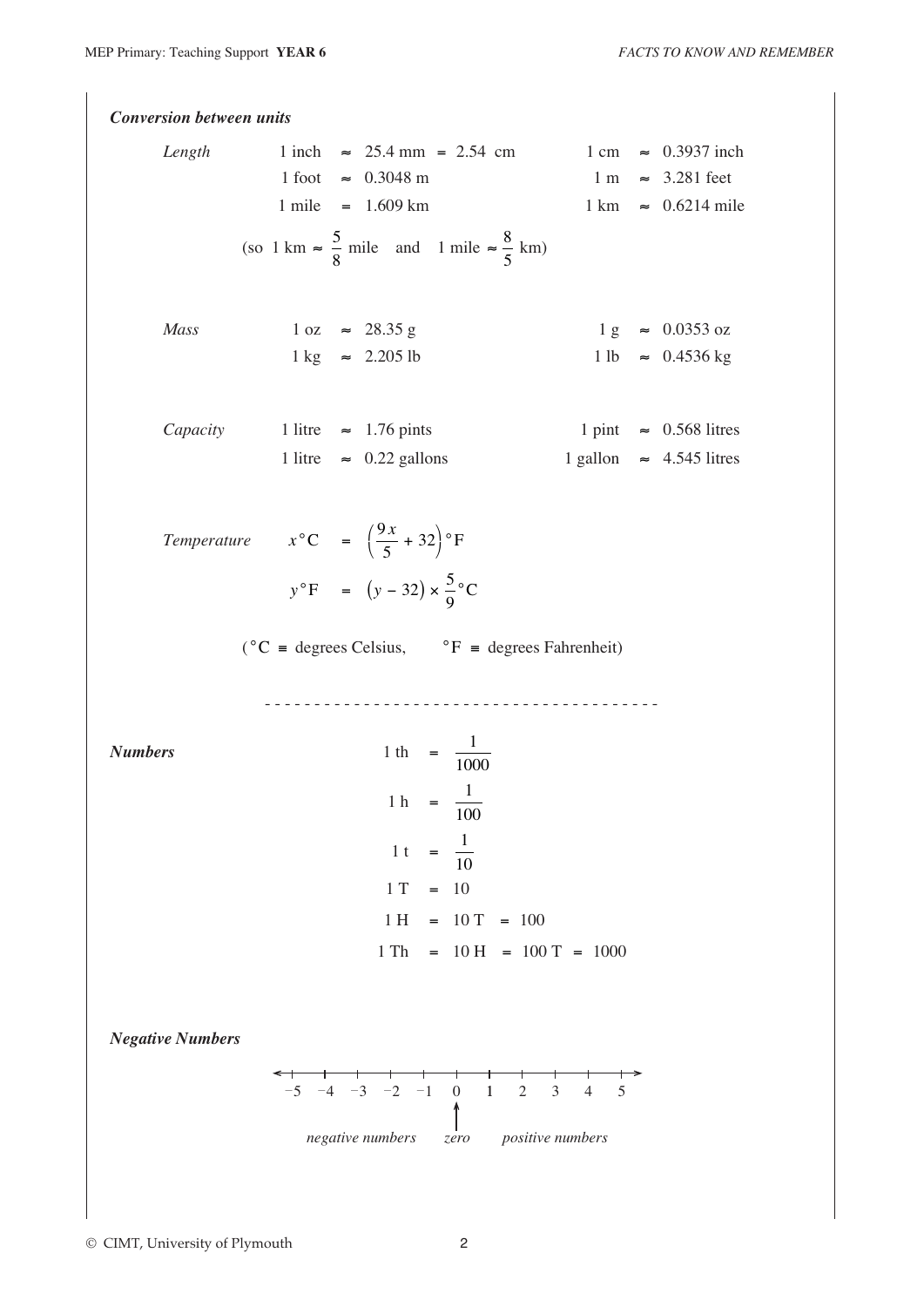## *Roman Numerals*

| 1    | I |
|------|---|
| 5    | V |
| 10   | X |
| 50   | L |
| 100  | C |
| 500  | D |
| 1000 | М |

## *Even / Odd*

Whole numbers ending in 0, 2, 4, 6, 8 are EVEN (and divisible by 2 with no remainder).

Whole numbers ending in 1, 3, 5, 7, 9 are ODD (and have remainder 1 when divided by 2).

#### *Divisor or Factor and Multiple*

Any whole number that divides exactly into a whole number with no remainder is called a *divisor* or *factor* of the number.

For example, 1, 2, 3, 4, 6 and 12 are all divisors (or factors) of 12.

Any whole number that can be divided by a whole number with no remainder is called a *multiple* of the number.

For example, 5, 10, 15, 20, . . . are all multiples of 5.

Any whole number is *divisible by 3* if the sum of its digits is divisible by 3.

For example,  $123 \div (1+2+3=6)$ , so 123 is divisible by 3. In fact,  $123 \div 3 = 41$ 

7212  $(7 + 2 + 1 + 2 = 12$ , and 12 is divisible by 3, so 7212 is divisible by 3 In fact,  $7212 \div 3 = 2404$ 

Any whole number is *divisible by 9* if the sum of its digits is divisible by 9.

For example,  $873 \div (8 + 7 + 3 = 18$  and 18 is divisible by 9. In fact,  $873 \div 9 = 97$ )

*Equivalent Fractions*

$$
\frac{1}{2} = \frac{2}{4} = \frac{4}{8} = \dots
$$

$$
\frac{1}{10} = \frac{5}{50} = \frac{10}{100} = \dots
$$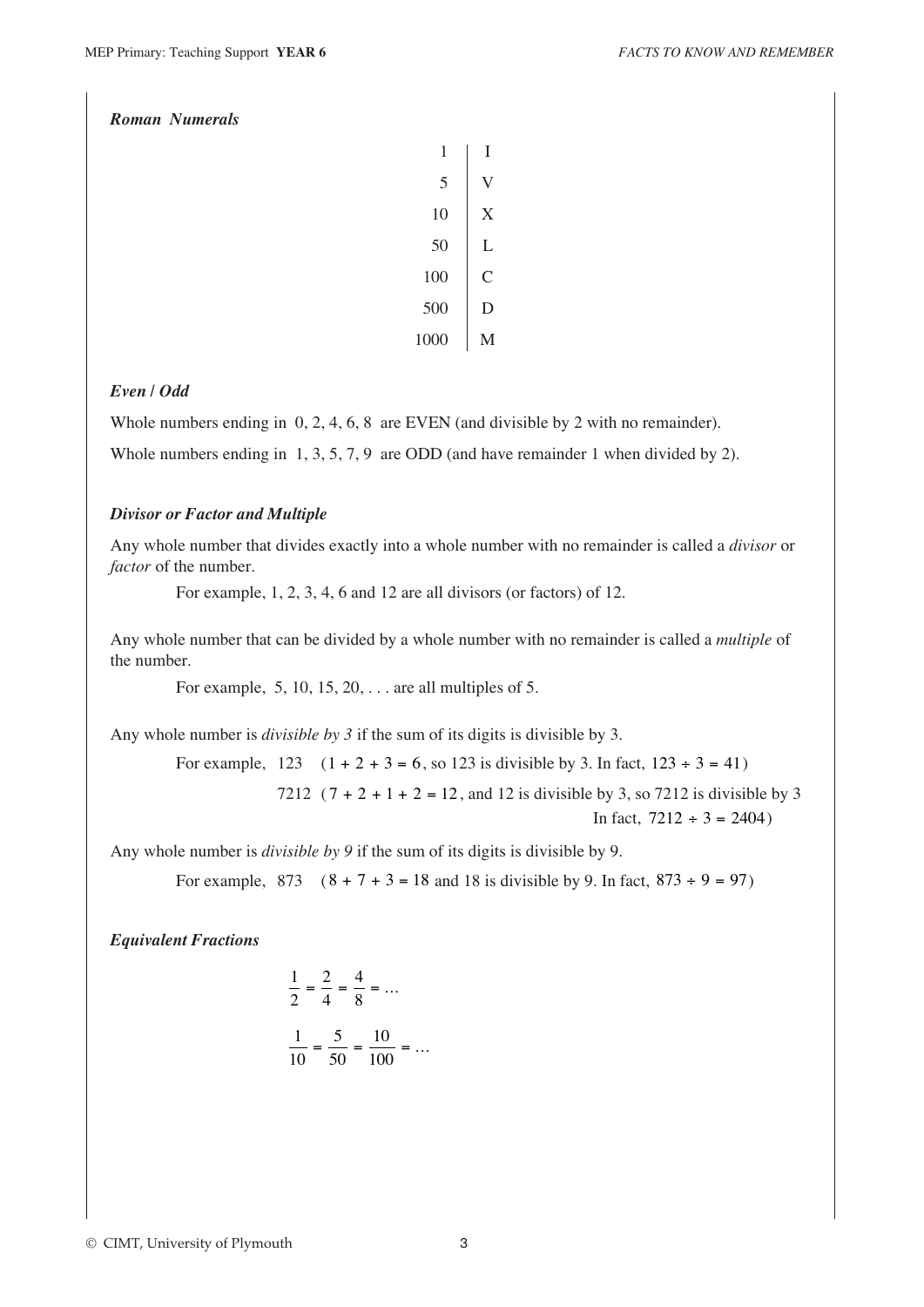*Adding/Subtracting Fractions*

$$
\frac{a}{b} + \frac{c}{b} = \frac{a+c}{b}
$$

numbers used for counting)  $(a, b \text{ and } c \text{ are natural numbers, that is,}$ 

$$
\frac{a}{b} - \frac{c}{b} = \frac{a - c}{b}
$$

*Decimals*

$$
0.a = \frac{a}{10} \qquad (a = 0, 1, ..., 9) \quad \text{(e.g. 0.8 = } \frac{8}{10})
$$
\n
$$
0.ab = \frac{a}{10} + \frac{b}{100} \qquad (a, b = 0, 1, 2, ..., 9) \quad \text{(e.g. 0.82 = } \frac{8}{10} + \frac{2}{100})
$$
\n
$$
0.abc = \frac{a}{10} + \frac{b}{100} + \frac{c}{1000} \qquad (a, b, c = 0, 1, 2, ..., 9) \quad \text{(e.g. 0.823 = } \frac{8}{10} + \frac{2}{100} + \frac{3}{1000})
$$

#### *Fraction, Decimal, Percentage Equivalents*

For example,

| $-1$     | $-0.5$  | 0 | 0.25          | 0.50          | 0.75        |         |
|----------|---------|---|---------------|---------------|-------------|---------|
| — I      |         |   | $\frac{1}{4}$ | $\frac{1}{2}$ | $rac{3}{4}$ |         |
| $-100\%$ | $-50\%$ |   | 25%           | 50%           | 75%         | $100\%$ |

Similarly,

$$
\frac{1}{10} = 0.1 = 10\%, \qquad \frac{1}{20} = 0.05 = 5\%, \qquad \text{etc.}
$$

*Shapes : 2D*



*Triangle* (3 straight sides)

*Quadrilateral* (4 straight sides)

*Rectangle* (opposite sides equal and parallel, and four right angles)

*Square* (all sides equal and four right angles)

(Note that all squares are rectangles and all rectangles are quadrilaterals.)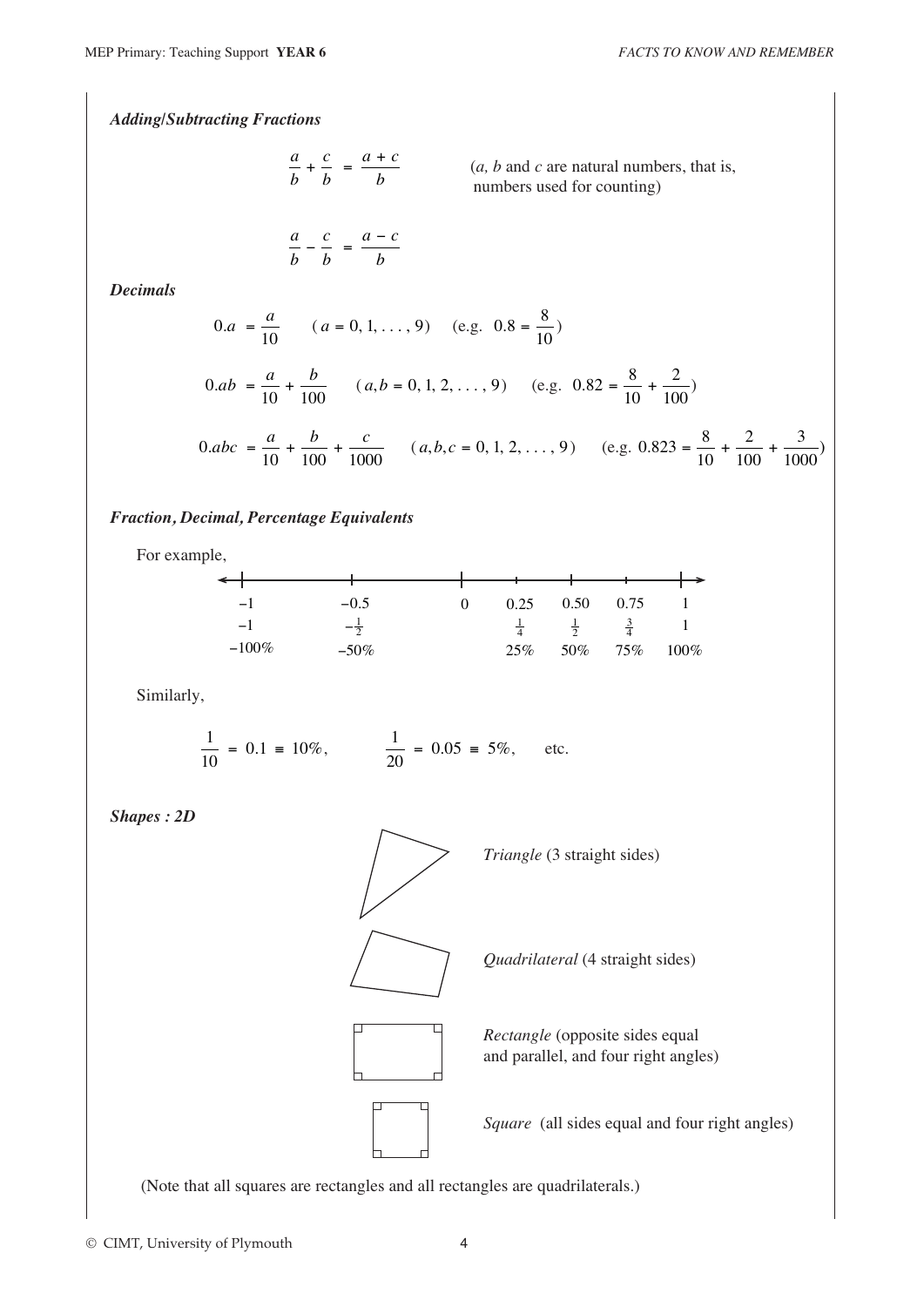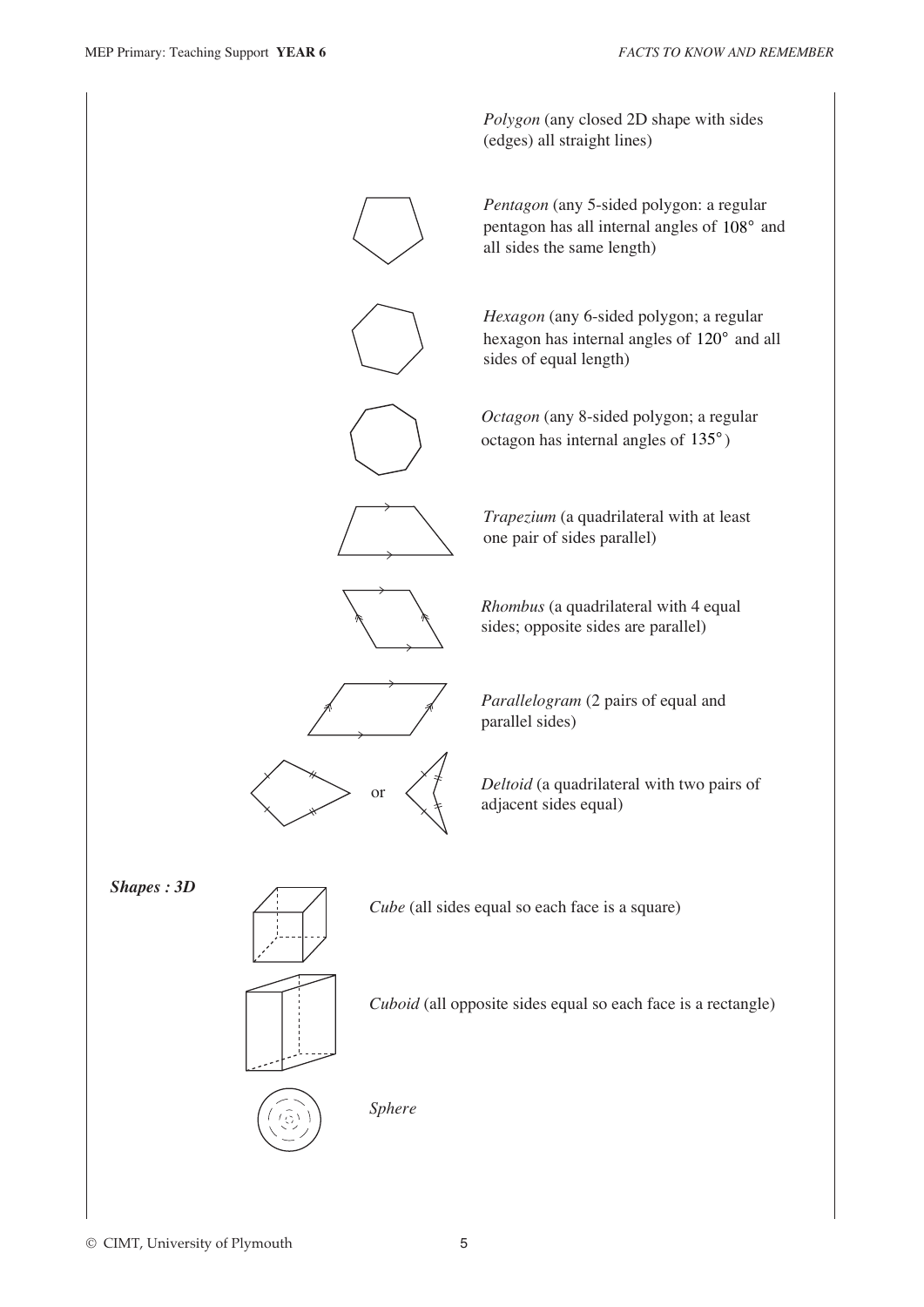

A *net* is a 2-D figure which can be folded to make a 3-D shape.

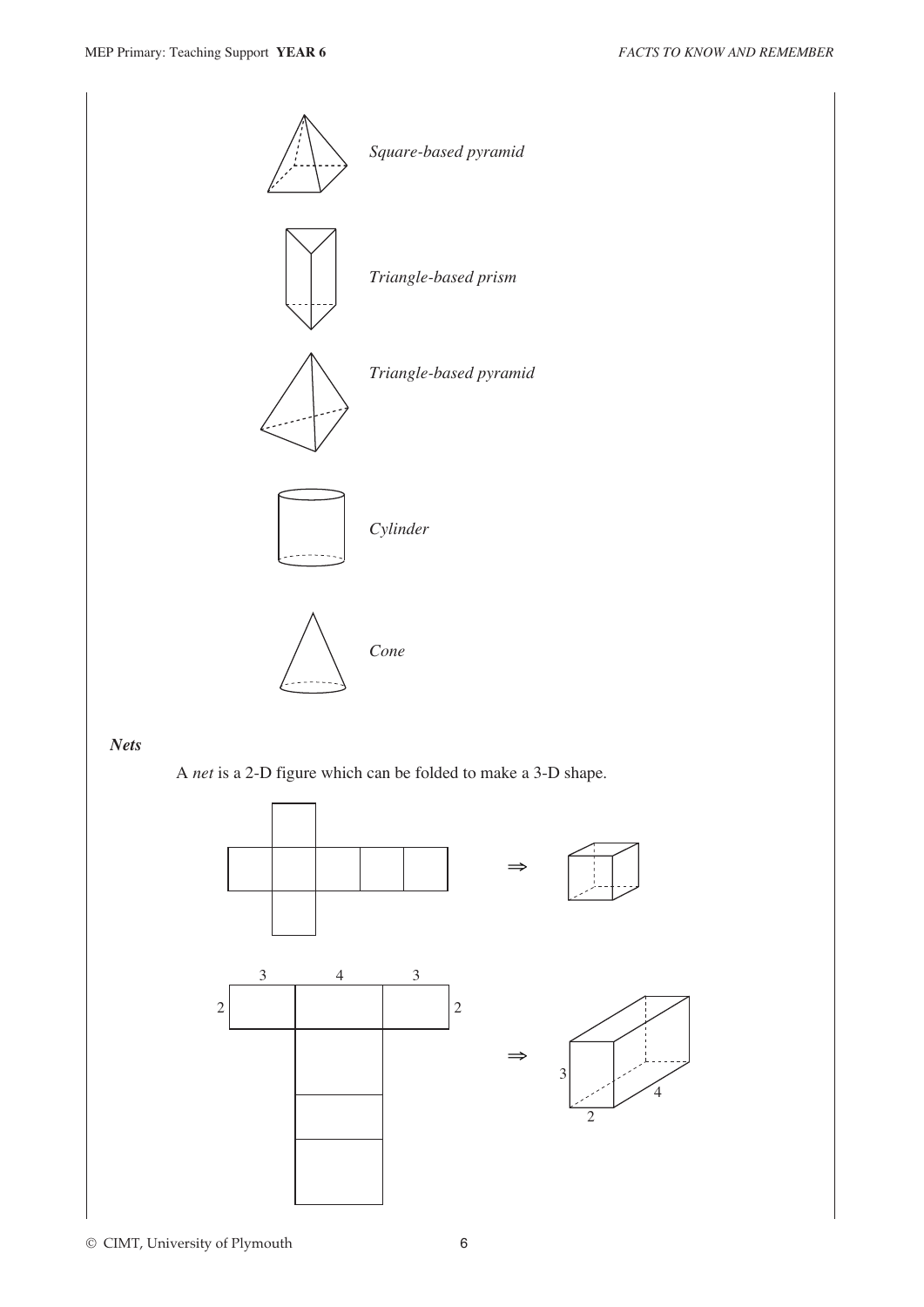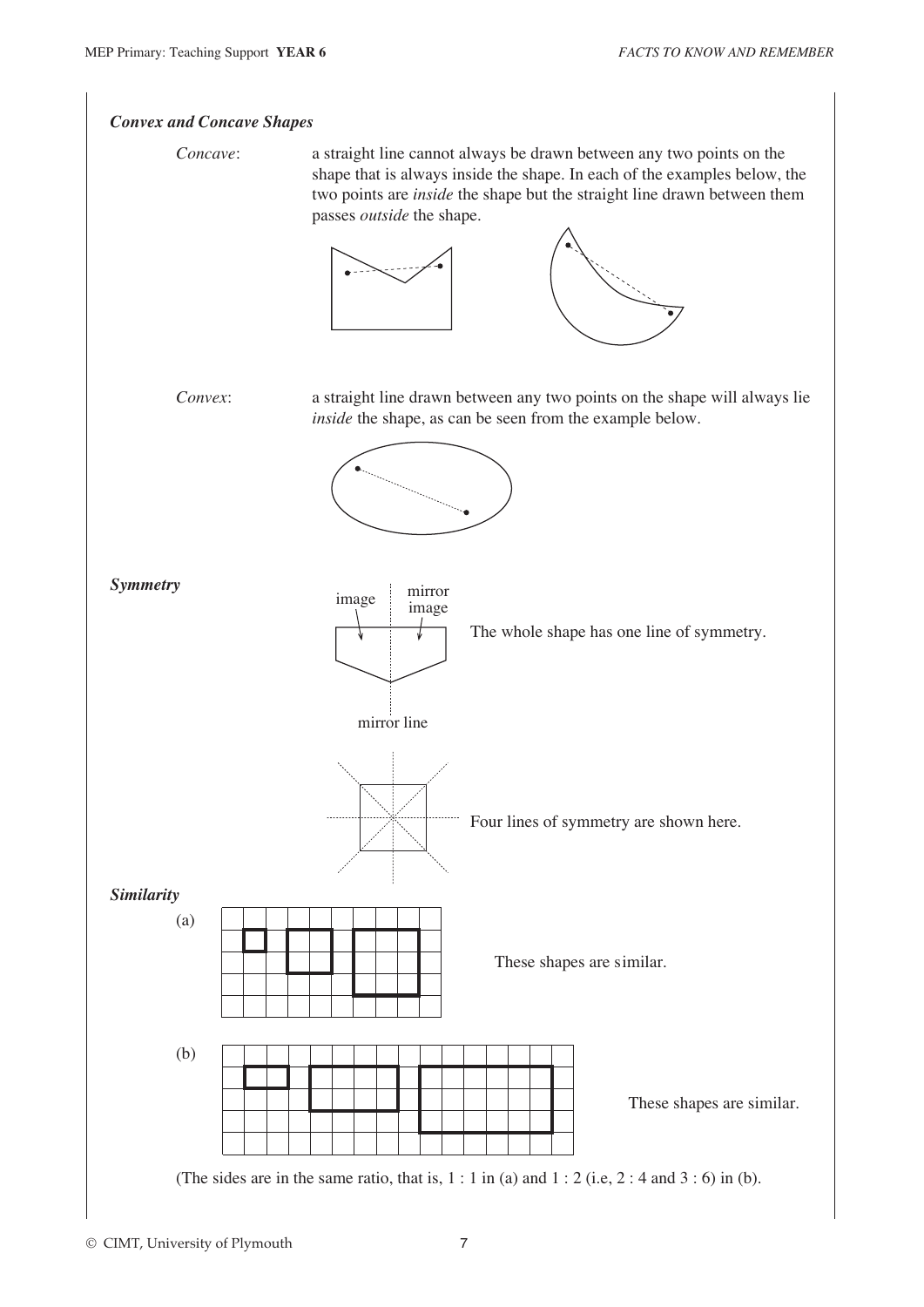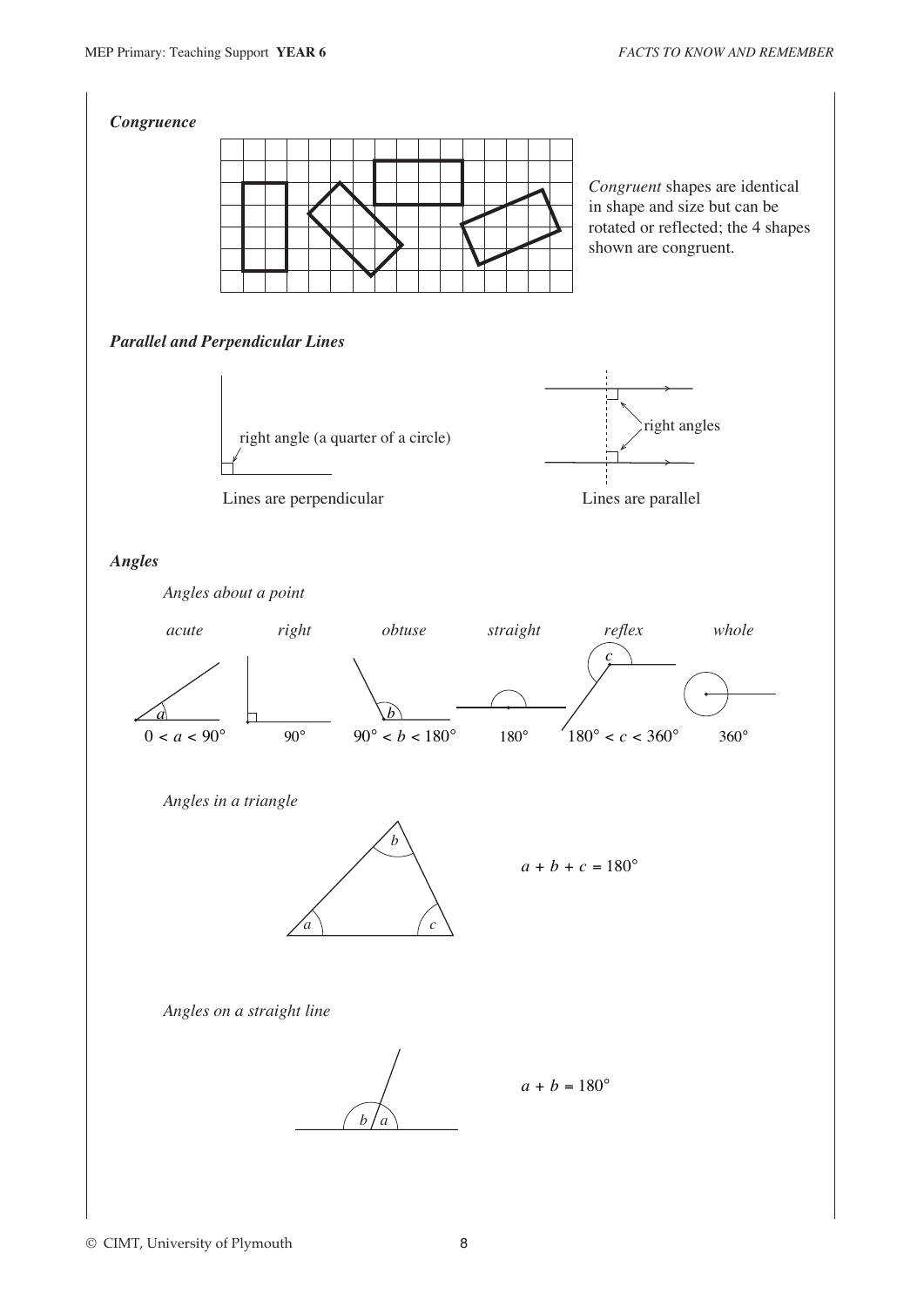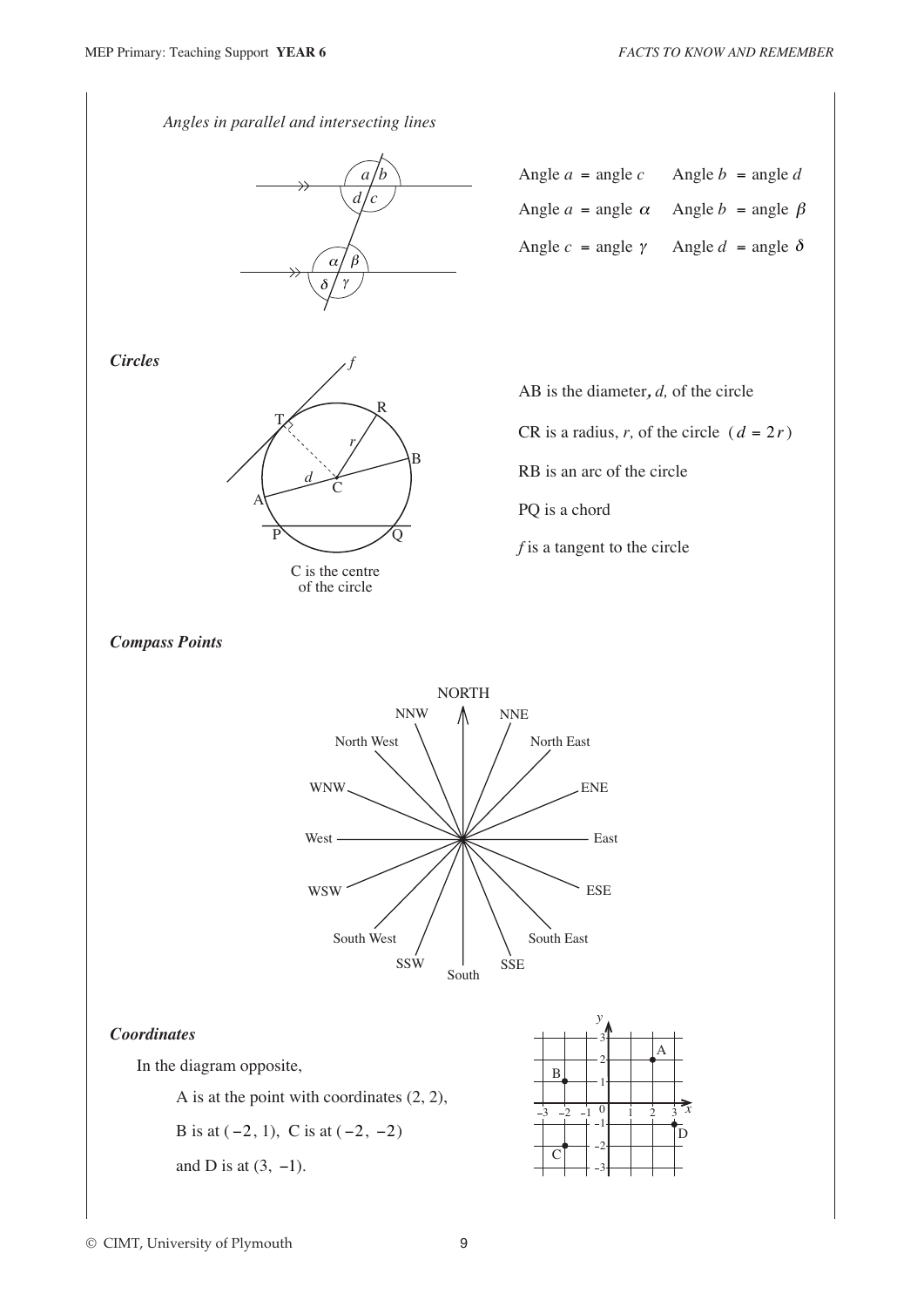

*Transformations* are ways of moving a shape; for example, reflection, rotation and translation.





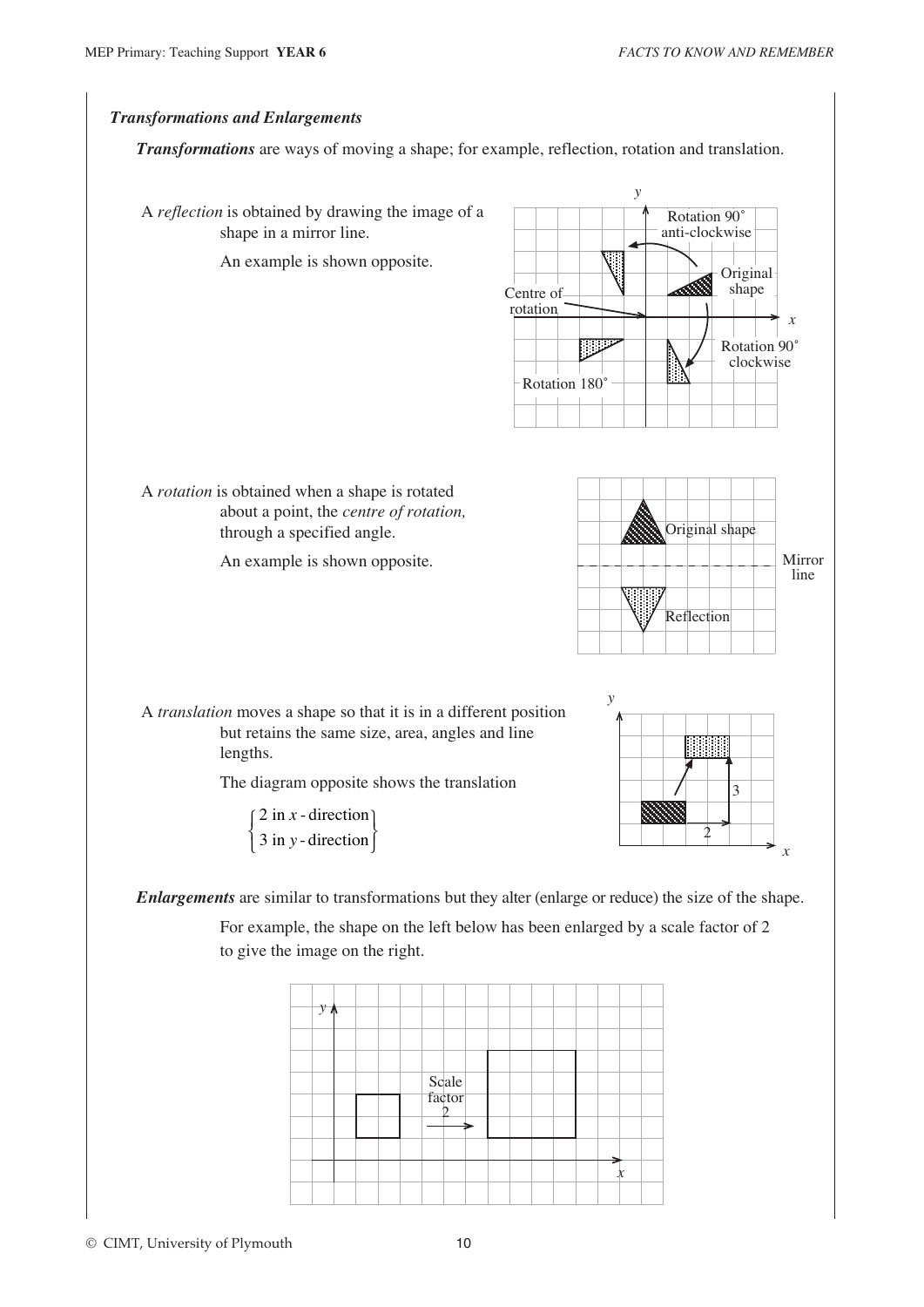#### *Perimeter, Area and Volume*

The *perimeter* is the total distance around the outside of a 2D shape.

For example,

For example,



$$
perimeter = 4 + 2 + 4 + 2 = 12 \text{ cm}
$$

The *area* is the quantity inside a 2D shape.



The *volume* is the number of cubic units that will exactly fill a 3D shape. For example,



volume =  $3 \times 2 \times 4 = 24$  cubic cm

#### *Probability*

The probability of any outcome, *p*, must satisfy  $0 \le p \le 1$ .

The sum of the probabilities of all outcomes must equal 1.

Probabilities can be illustrated on a *probability line,* as shown below:





For finding probabilities by experiment:

probability of event 
$$
= \frac{\text{frequency of event}}{\text{total frequency}}
$$

For equally likely outcomes:

*probability of particular event*  $= \frac{number\ of\ ways\ of\ obtaining\ event}{inter\ of\ pairs}$ *of particular event*  $=$   $\frac{number\ of\ ways\ of\ obtaining\ over\$ 

For example, when throwing a fair die,

$$
p(6) = \frac{1}{6}
$$
,  $p(\text{prime number}) = p(2, 3 \text{ or } 5) = \frac{3}{6} = \frac{1}{2}$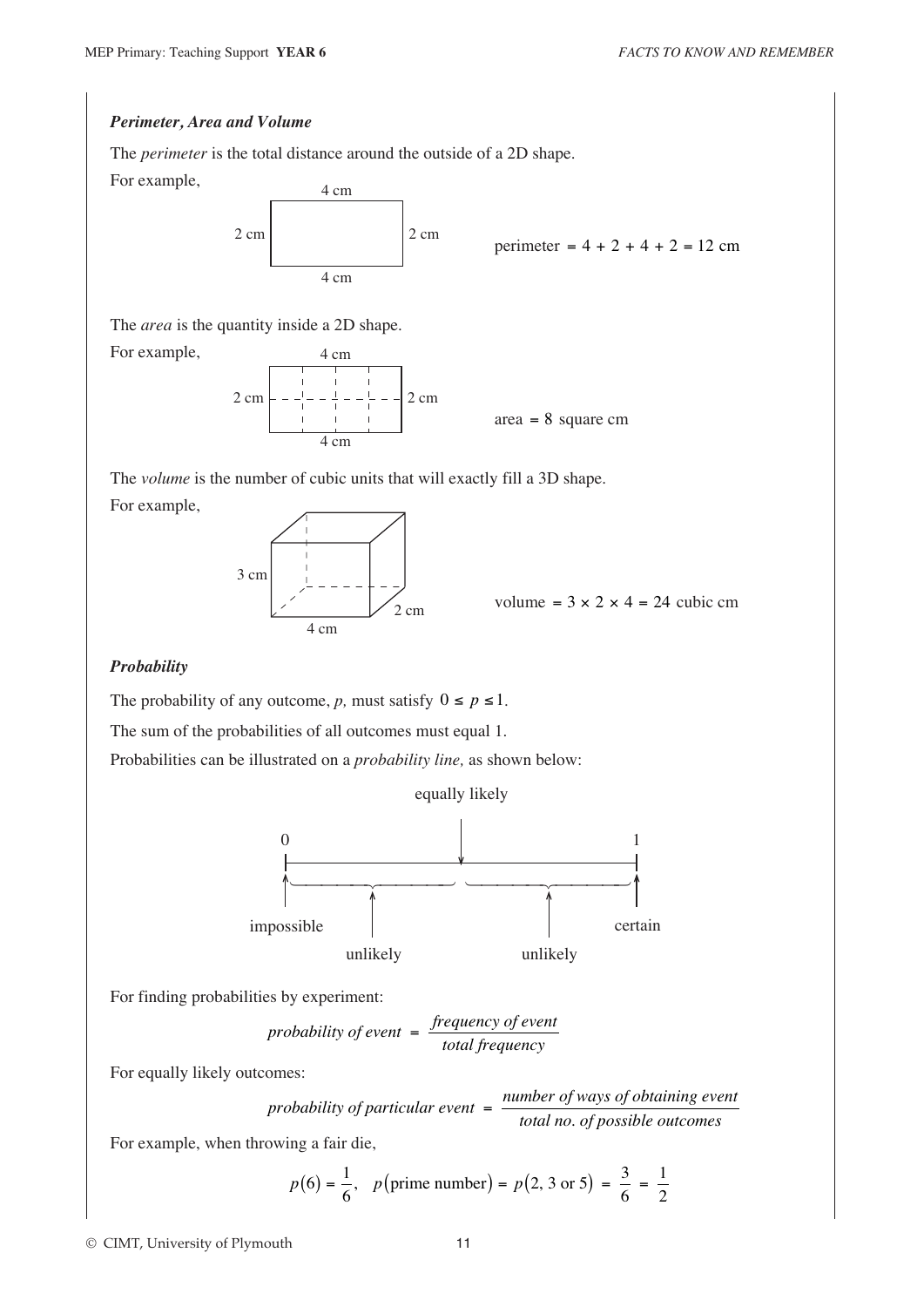

© CIMT, University of Plymouth 12

7  $= 4$